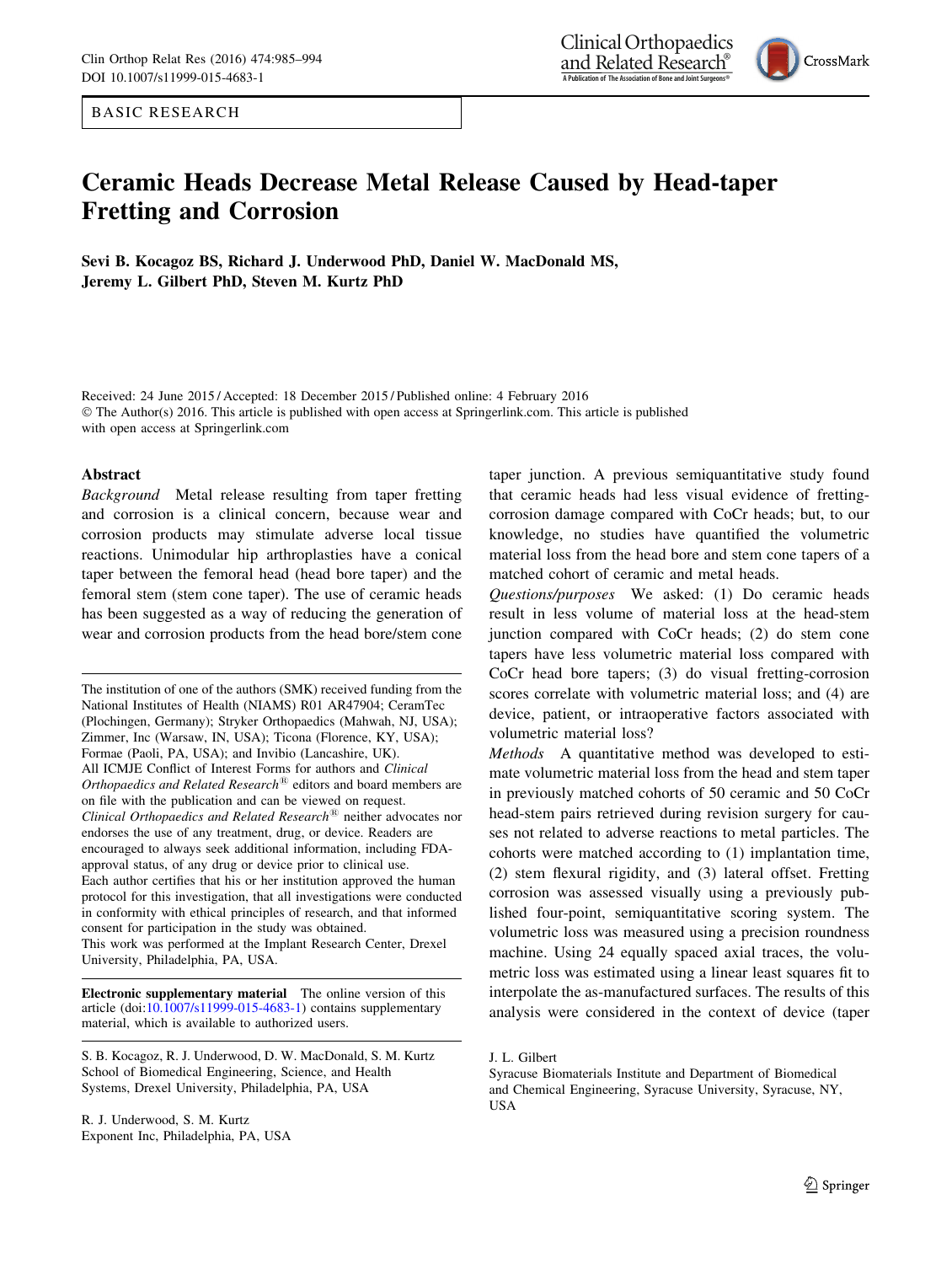angle clearance, head size, head offset, lateral offset, stem material, and stem surface finish) and patient factors that were obtained from the patients' operative records (implantation time, age at insertion, activity level, and BMI). Results The cumulative volumetric material losses estimated for the ceramic cohort had a median of  $0.0 \text{ mm}^3$  per year (range,  $0.0-0.4$  mm<sup>3</sup>). The cumulative volumetric material losses estimated for the CoCr cohort had a median of 0.1 mm<sup>3</sup> per year (range,  $0.0-8.8$  mm<sup>3</sup>). An order of magnitude reduction in volumetric material loss was found when a ceramic head was used instead of a CoCr head ( $p <$ 0.0001). In the CoCr cohort, the femoral head bore tapers had a median material loss of  $0.02 \text{ mm}^3$  (range,  $0.0-8.7$ ) mm<sup>3</sup>) and the stem cone tapers had a median material loss of 0.0 mm<sup>3</sup> (range, 0.0–0.32 mm<sup>3</sup>/year). There was greater material loss from femoral head bore tapers compared with stem cone tapers in the CoCr cohort ( $p < 0.001$ ). There was a positive correlation between visual scoring and volumetric material loss (Spearman's  $\rho = 0.67$ ,  $p \, 0.01$ ). Although visual scoring was effective for preliminary screening to separate tapers with no or mild damage from tapers with moderate to severe damage, it was not capable of discriminating in the large range of material loss observed at the taper surfaces with moderate to severe fretting-corrosion damage, indicated with a score of 3 or 4. We observed no correlations between volumetric material loss and device and patient factors.

Conclusions The majority of estimated material loss from the head bore-stem cone junctions resulting from taper fretting and corrosion was from the CoCr head bore tapers as opposed to the stem cone tapers. Additionally, the total material loss from the ceramic cohort showed a reduction in the amount of metal released by an order of magnitude compared with the CoCr cohort.

Clinical Relevance We found that ceramic femoral heads may be an effective means by which to reduce metal release caused by taper fretting and corrosion at the head bore-stem cone modular interface in THAs.

# Introduction

Fretting corrosion at the head-stem modular junction has reemerged as a clinical concern for large head metal-onmetal (MoM) and metal-on-polyethylene (MoP) THAs [[6,](#page-9-0) [7](#page-9-0), [21](#page-9-0)]. Some studies have suggested that wear and corrosion products may be a factor in stimulating adverse local

tissue reactions [\[5](#page-9-0), [10](#page-9-0), [21\]](#page-9-0). Most modern designs of THA implants use a modular junction where the surfaces of the femoral head bore taper and the femoral stem cone taper interlock. Visual evidence of taper corrosion at the modular junctions has been observed in 44% to 96% of components in studies investigating large-head MoM and MoP bearings [\[9](#page-9-0), [11,](#page-9-0) [14](#page-9-0), [21\]](#page-9-0). There is interest in investigating the device and patient factors that may be associated with fretting and corrosion of modular tapers [[11](#page-9-0), [17,](#page-9-0) [18](#page-9-0)] to establish better treatment options [\[6](#page-9-0)].

Ceramic femoral heads have been proposed as a way to mitigate taper corrosion [\[12](#page-9-0), [17\]](#page-9-0). We previously studied a matched cohort of 50 ceramic and 50 metal head-stem pairs using semiquantitative fretting and corrosion damage scores [\[17](#page-9-0)]. Visual damage scoring has been established as a useful method to rank the severity of fretting corrosion in an available group of retrievals [\[11](#page-9-0)]. However, this method is not always sufficient to assess fretting-corrosion damage, particularly in components that have severe corrosion, and the amount of material loss varies widely [\[15](#page-9-0)]. Therefore, it may be necessary in some cases to quantify material loss by direct measurements. We developed and validated quantitative methods to estimate taper angle clearance from retrieved head bore and stem cone tapers [[16](#page-9-0)]. The material loss resulting from taper corrosion has been estimated in large-head MoM hip bearings [\[18](#page-9-0), [19](#page-9-0)]; however, to our knowledge, no studies have been published that estimate the volume of material loss from ceramic-on-polyethylene (CoP), ceramic-on-ceramic (CoC), or MoP bearings. Furthermore, the relationship between material loss and tolerances of the head-stem modular connection are poorly understood.

We sought to address the following research questions: (1) Do ceramic heads result in less volume of material loss at the head-stem junction compared with CoCr heads; (2) do stem cone tapers have less volumetric material loss compared with CoCr head bore tapers; (3) do visual fretting-corrosion scores correlate with volumetric material loss; and (4) are device, patient, or intraoperative factors associated with volumetric material loss?

# Materials and Methods

Study Design and Clinical Information

We previously matched cohorts of 50 retrieved ceramic head-stem pairs with 50 CoCr head-stem pairs that were used in earlier studies to investigate whether there was a correlation between visual taper corrosion and head material [\[17](#page-9-0)] and taper angle clearance [[16\]](#page-9-0). The most prevalent reasons for revision in this study were loosening, infection, fracture, and pain (Table [1](#page-2-0)), and not for reasons relating to

S. B. Kocagoz ( $\boxtimes$ )

Implant Research Center, School of Biomedical Engineering, Science, and Health Systems, Drexel University, 3401 Market Street, Suite 345, Philadelphia, PA 19104, USA e-mail: sk997@drexel.edu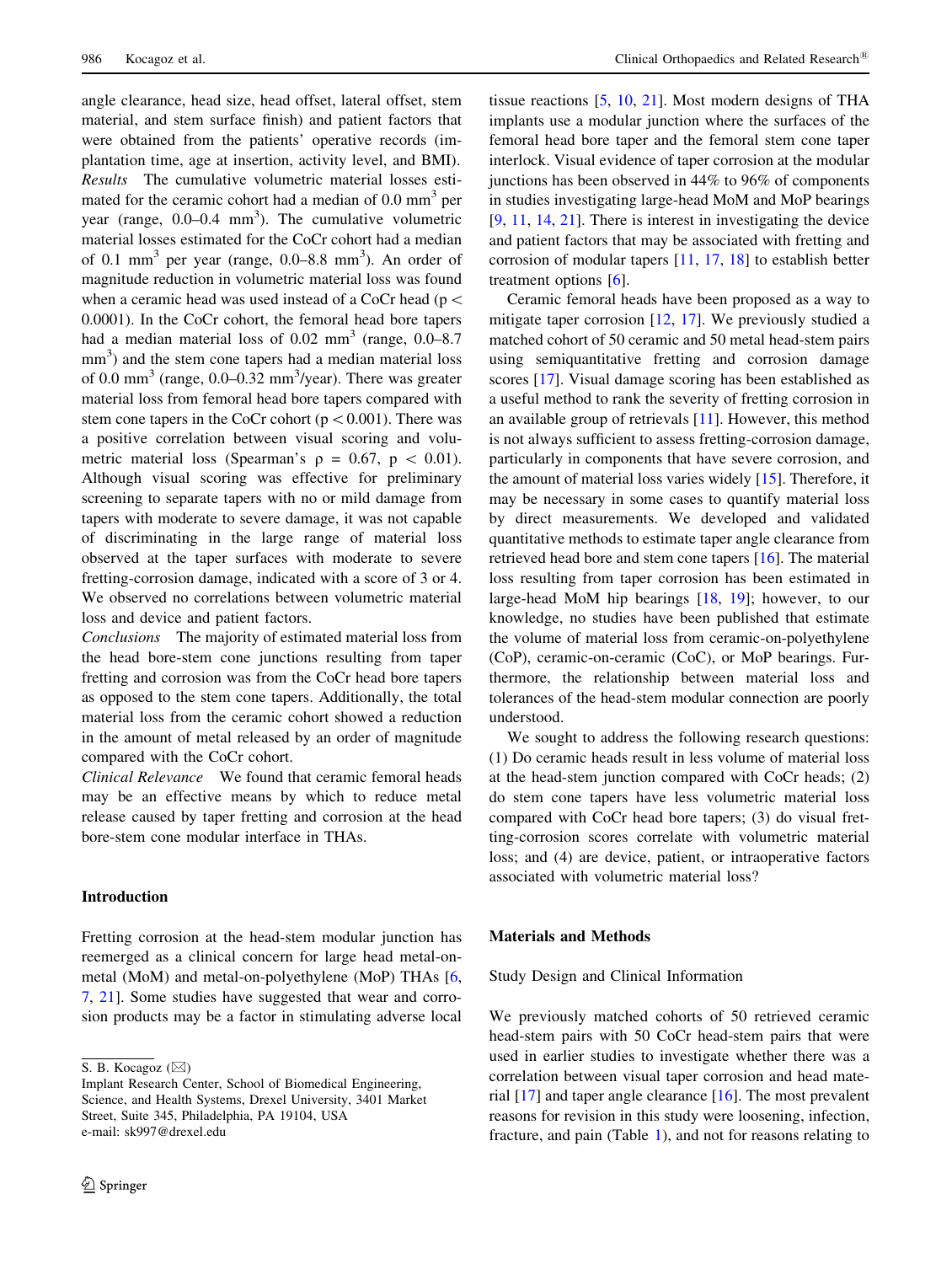<span id="page-2-0"></span>

| <b>Table 1.</b> Patient and device information for ceramic and CoCr cohorts* |  |
|------------------------------------------------------------------------------|--|
|------------------------------------------------------------------------------|--|

| Variable                                                        | Ceramic cohort    | CoCr cohort    | p value (Mann-Whitney U) |
|-----------------------------------------------------------------|-------------------|----------------|--------------------------|
| Patient Information (mean $\pm$ SD)                             |                   |                |                          |
| Implantation time (years)                                       | $3 \pm 3$         | $3 \pm 2$      | 0.7                      |
| Age at implantation (years)                                     | $52 \pm 10$       | $57 \pm 14$    | 0.03                     |
| Gender (F:M) (number $(\%)$ )                                   | 17 $(34%)$        | $25(50\%)$     | 0.11                     |
| BMI $(kg/m2)$                                                   | $30 \pm 7$        | $30 \pm 7$     | 0.91                     |
| <b>UCLA</b> Activity Score                                      | $6 \pm 2$         | $5 \pm 2$      | 0.65                     |
| Reason for revision (number of components)                      | $0.065$ (Pearson) |                |                          |
| Loosening                                                       | 28                | 22             |                          |
| Infection                                                       | 13                | 20             |                          |
| Fracture                                                        |                   | 4              |                          |
| Pain                                                            | 2                 | 1              |                          |
| Other                                                           | 6                 | 3              |                          |
| Stem design (number of components)                              |                   | 0.34 (Pearson) |                          |
| Accolade <sup>TM</sup> (Stryker <sup>®</sup> , Mahwah, NJ, USA) | 28                | 27             |                          |
| Zimmer <sup>®</sup> M/L Taper (Zimmer, Warsaw, IN, USA)         | 3                 | 4              |                          |
| VerSys <sup>®</sup> (Zimmer, Warsaw, IN, USA)                   | 2                 | 4              |                          |
| Tri-Lock <sup>(8)</sup> (Depuy Synthes, West Chester, PA, USA)  | 2                 | 2              |                          |
| Corail <sup>®</sup> (Depuy Synthes, West Chester, PA, USA)      | 3                 | 3              |                          |
| Other                                                           | 12                | 10             |                          |

\* Previously matched cohorts [\[17\]](#page-9-0).

corrosion or metal debris. Composite fretting-corrosion damage for the cohorts in this study was characterized using a previously published 4-point scoring method [\[14](#page-9-0)], which was modified from the original method of Goldberg et al. [\[11](#page-9-0)]. Scoring of the cohorts used in this study was done by three independent observers (SBK, DWM, JAH) who characterized the damage on the tapers from a scale of 1 to 4 with 1 being the least severe and 4 being the most severe [[11\]](#page-9-0). A sample size of 100 was based on a power calculation that allowed our study to have 99% power to detect a difference of 1 in fretting-corrosion scores between the metal and ceramic cohorts [[17\]](#page-9-0). Design, patient, and revision information was available for all retrievals through a review of the operative notes that were provided by the surgical center where the revision was performed (Table 1).

As described previously [\[17](#page-9-0)], the cohorts were matched according to: (1) implantation time; (2) stem flexural rigidity; and (3) lateral offset. The flexural rigidity of each stem is calculated by multiplying the elastic modulus (E) of the stem material and second moment of area (I). The moment of area  $I = \frac{\pi}{4}r^2$  was determined using the radius of the stem cone taper (r) at the distal end where the trunnion exits the bore. The stem materials for the ceramic cohort are: CoCr alloy ( $n = 6$ ,  $E = 220$  GPa); Ti-6Al-4V alloy ( $n =$ 16,  $E = 110$  GPa); and TMZF<sup>®</sup> alloy (Stryker, Mahwah, NJ, USA) ( $n = 28$ ,  $E = 79.5$  GPa). The stem materials for the CoCr cohort are: CoCr alloy  $(n = 8, E = 220 \text{ GPa})$ ; Ti-6Al-4V alloy ( $n = 17$ ,  $E = 110$  GPa); and TMZF<sup>®</sup> alloy (n  $= 25$ ,  $E = 79.5$  GPa). The ceramic and CoCr cohorts had similar head diameters (median = 32 mm, mean = 33 mm for both cohorts,  $p = 0.65$ , Mann-Whitney U; ceramic cohort range, 28–36 mm; CoCr cohort range, 22–40 mm). On average, the patients in the ceramic cohort were 5 years younger than those in the CoCr cohort. The ceramic cohort included CoP  $(n = 41)$  and CoC bearings  $(n = 9)$ , while the CoCr cohort included only MoP  $(n = 50)$  bearings. This study did not include components with large-head MoM bearings or modular femoral stems or necks. The reasons for revision included loosening (ceramic cohort,  $n = 28$ ; CoCr cohort,  $n = 22$ ), infection (ceramic cohort,  $n = 13$ ; CoCr cohort,  $n = 20$ ), periprosthetic fracture (ceramic cohort,  $n = 1$ ; CoCr cohort,  $n = 3$ ; component fracture CoCr cohort,  $n = 1$ ), pain (ceramic cohort,  $n = 2$ ; CoCr cohort,  $n = 1$ ) 1), and other (ceramic cohort,  $n = 6$ ; CoCr cohort,  $n = 3$ ). No components were reported to have a revision reason involving pseudotumor formation or metallosis (Table 1).

### Estimation of Material Loss From Head Bore Tapers

For this study, we used a previously developed quantitative method to estimate material loss from femoral head tapers. The taper surface was measured using a roundness machine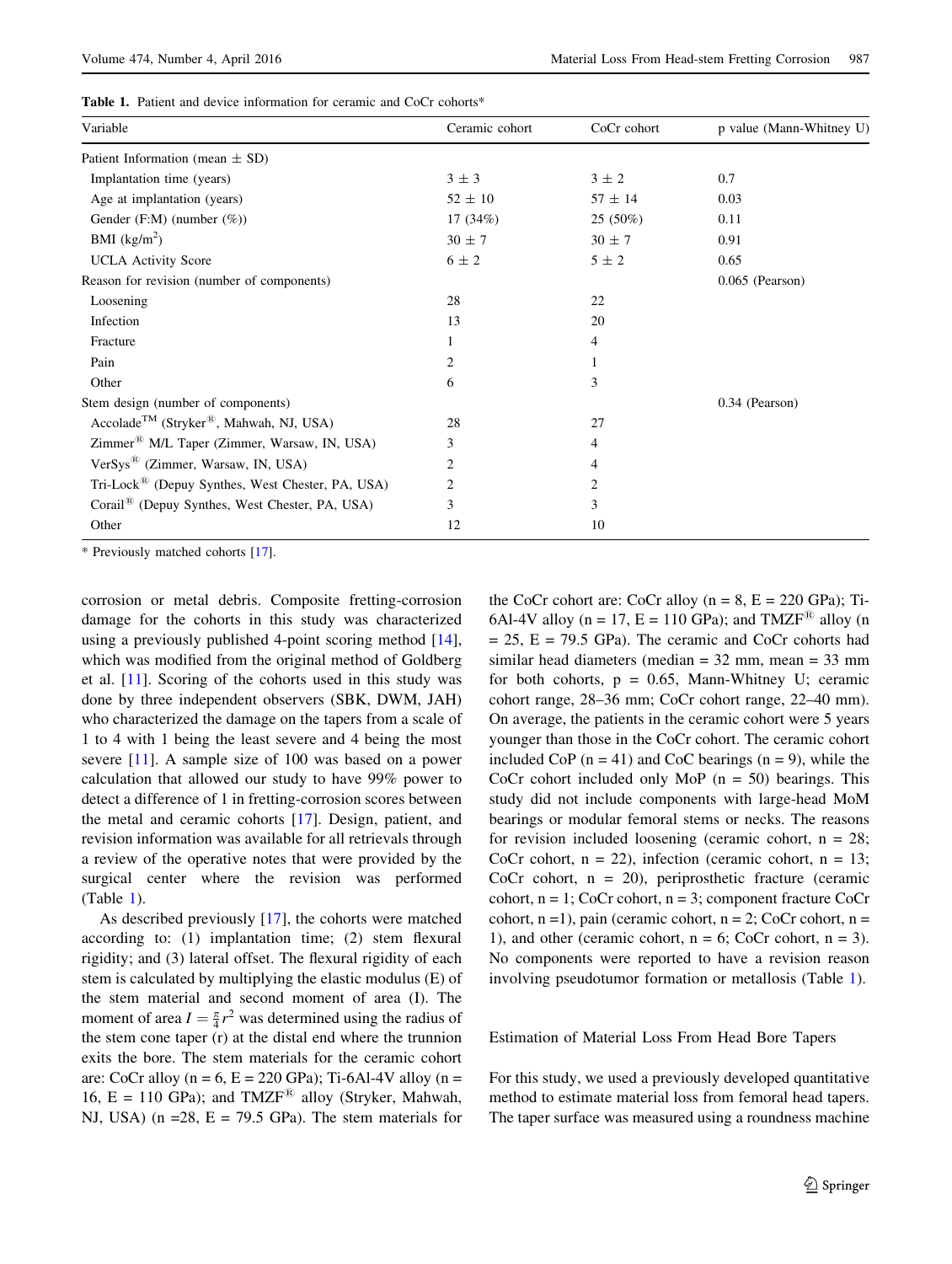$(Talvroad^{\circledR}$  585, Taylor Hobson Ltd, Leicester, UK) equipped with a diamond stylus. The axis of the taper was aligned with the axis of rotation of the Talyrond<sup>®</sup> rotation using the automatic centering and leveling routine. A total of 24 equally spaced axial profiles were measured on the surface of each head taper.

The profiles were analyzed and the volume of material loss was estimated using a customized MATLAB<sup>®</sup> (MathWorks $^{\circledR}$  Inc, Natick, MA, USA) script. The volumetric material loss was estimated from the following steps: (1) the user identified regions of ''as-manufactured'' surface on each profile; (2) a least-squares line was fitted through as-manufactured regions to establish the presumed as-manufactured surface profile in the areas of material loss; (3) integrated areas of material loss were calculated using the spacing between each measured data point and the distance between the measured surface and the estimated as-manufactured surface; (4) area of material loss was used to calculate the volume of a partial annulus based on the taper local radius and spacing to the next axial profile; and (5) all partial annuli were summed to estimate the volume of material loss in the taper (Appendix 1. Supplemental material is available with the online version of  $CORR^{\circledR})$ .

During method development for estimation of volumetric material loss we compared our method with gravimetric measurements of material loss for a cohort of never-implanted (exemplar) femoral heads and taper adapter sleeves with artificial material loss. The volume and pattern of artificial material loss in the exemplars was representative of material loss observed in retrieved femoral heads. In retrieved specimens, we observed two distinct material loss patterns, described as Type 1 and Type 2. In Type 1 pattern tapers, as-manufactured regions of the taper can be observed on the distal and proximal portions of the taper with the material loss occurring between these regions. For Type 2 tapers, the as-manufactured regions of the taper are observed only on one end of the femoral head bore taper, typically the proximal region. In our validation study, the estimated volumetric material loss from the validation samples showed high correlation with gravimetric loss for Type 1 tapers ( $\mathbb{R}^2$  > 0.995, slope = 1.015)(Appendix 1. Supplemental material is available with the online version of  $CORR^{\mathcal{B}}$ ). Additionally, as part of this study, a sensitivity analysis showed that 24 profiles were sufficient to be within 1% of the gravimetric measurements for Type 1 tapers. The volume of material loss of the Type 2 heads also was estimated using the same described method for head bore taper measurement. Type 2 components have higher uncertainty in their volumetric material loss estimations compared with Type 1 because of fewer as-manufactured surfaces available for linear fitting (Appendix 1. Supplemental material is available with the online version of  $CORR^{\circledR})$ .

Estimation of Material Loss from Stem Cone Tapers

To estimate the volume of material loss from the stem cone taper, the method used to estimate the material loss from head bore tapers was modified owing to the presence of "microgrooves." In this study, stem cone tapers that had a surface topography with a periodic pattern, a wavelength greater than 100  $\mu$ m, and an amplitude greater than 4  $\mu$ m were considered ''microgrooved,'' as previously described [\[2](#page-8-0)]. Stem cone tapers that did not meet these criteria were considered ''smooth'' or ''nonmicrogrooved.'' For microgrooved surface topography, it is not possible for a leastsquares straight line to represent the as-manufactured surface because the uncertainties introduced by this approximation may be larger than the volume of material loss. Furthermore, our experience has shown that some regions of microgrooves on stem cone tapers may have plastic deformation but no material loss or regions of iatrogenic damage, which need to be excluded from the estimation of material loss. Preliminary observations of stem cone tapers under optical microscopy also showed that in vivo material loss was seen in isolated regions (Appendix 2. Supplemental material is available with the online version of  $CORR^{\textcircled{B}}$ ), unlike head bore tapers in which material loss may be seen in larger regions in contact with the stem. Owing to the difference observed in the patterns of material loss between head bore tapers and stem cone tapers, the method for estimation of material loss from head bore tapers was modified for stem cone tapers.

A Talyrond<sup>®</sup> 585 roundness machine equipped with a diamond stylus was used to measure 360 equally spaced axial profiles on each stem cone taper to capture damage in each isolated region. Initially, the surface of the five stem cone tapers with the greatest damage was inspected using a scanning electron microscope (SEM) (SUPRA $^{(8)}$  50VP; Carl Zeiss NTS GmbH, Oberkochen, Germany) and optical microscopy (Keyence, Osaka, Japan) in conjunction with inspection of the measured profiles and surface maps (TalyMap, Taylor Hobson Ltd). This allowed for differentiation between fretting-corrosion damage and material loss, iatrogenic damage and material loss, and as-manufactured regions (Appendix 2. Supplemental material is available with the online version of  $CORR^{\circledR}$ ). The measurement process, being a contact method with a diamond stylus, left microscopic scratches on the surface resulting from local plastic deformation. In some cases, the profiling process plowed through accumulated debris. After the appearance of these features under SEM had been correlated with the optical microscopy, subsequent inspections were done using optical microscopy and Talyrond<sup>®</sup> profiles and surface maps, except when more detailed examination was required.

The stem cone taper microgrooves are axisymmetric with a small axial offset owing to the microgroove helix.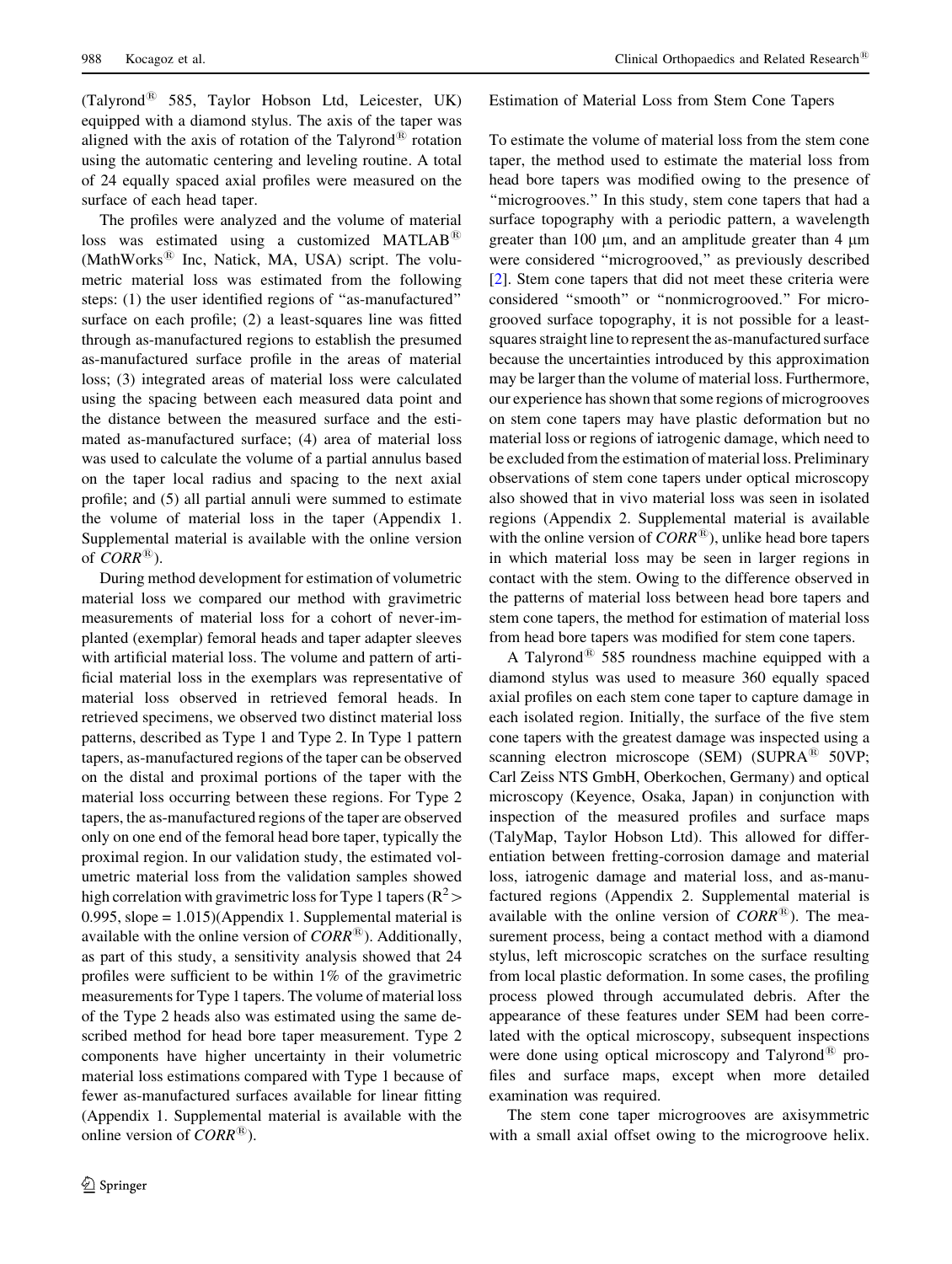For regions of tapers with identified fretting-corrosion material loss, the axial profiles were aligned with similar regions of profiles from the axial location without material loss. We tested the axisymmetry by aligning profiles measured in different locations around the circumference of the stem cone taper, which showed little or no damage (Appendix 2. Supplemental material is available with the online version of  $CORR^{\times}$ ). The difference between the volume enclosed by the profiles projected over a  $1^\circ$  partial annulus with no material loss and profiles with fretting corrosion spanning equal radial slices was used to calculate total volumetric material loss from stem cone tapers. The area under the curve of each radial profile depends on the smooth or grooved topography of the stem cone. Equal depth less than 100  $\mu$ m is used to capture changes in surface topography and material loss between profiles with damage and no damage. Material loss resulting from iatrogenic damage was excluded during estimation of volumetric material loss (Appendix 2. Supplemental material is available with the online version of  $CORR^{\circledR}$ ).

## Taper Angle Clearance Estimation

The taper angle of each stem cone taper and head bore taper and thus the taper clearance, defined as the difference between the head bore taper angle and the stem cone taper angle, was estimated previously for each head-stem pair in this study [\[16\]](#page-9-0). Briefly, a stylus tip with a 2-mm diameter ruby sphere was used to measure five roundness profiles on the head bore tapers and stem cone tapers. The circumferential profiles were measured in the as-manufactured regions, if possible. Regions of asymmetric material loss or surface deposits were excluded from the analysis of each profile. The taper angle was estimated from the relative radius and relative height of the profiles.

### Statistical Analyses

Rates of volumetric material loss were examined using the Shapiro-Wilk test for normality and found to be nonparametric. Statistical analyses were performed using nonparametric methods using  $SPSS^{\circledR}$  Statistics Version 23 (IBM, Armonk, NY, USA). Wilcoxon signed-rank test was used to calculate the significance between the rate of normalized volumetric material loss from the ceramic and CoCr cohorts. The Mann-Whitney U test was used to calculate the significance between the volumetric material loss from female and male tapers in the CoCr cohort. For correlations, we used the Spearman rank correlation test. Results were considered significant at a probability less than 0.05. In a previous study, a sample size of 100 was selected based on an a priori power analysis to detect a difference between the metal and ceramic cohorts in terms of visual fretting-corrosion score of 1 with 99% power [\[17](#page-9-0)]. Moreover, the current study was sufficiently powered (power =  $80\%$ ;  $\beta = 0.2$ ) to detect a moderate effect size (Spearman's  $\rho = 0.25$  or higher) with error probability  $\alpha =$ 0.05 with the combined sample size of 100 (G\*Power, Version 3.1.9.2; Heinrich-Heine-Universität Düsseldorf, Dusseldorf, Germany).

### **Results**

In this study, the cumulative volumetric materials loss from ceramic taper junctions was significantly less than CoCr taper junctions (mean difference =  $0.3 \text{ mm}^3$ ; p <  $0.001$ ) (Fig. 1). Specifically, the cumulative volumetric material loss estimated for the ceramic cohort had a median of 0.0  $mm<sup>3</sup>$  per year (range, 0.0–0.4  $mm<sup>3</sup>$ ) and the CoCr cohort had a median of  $0.1 \text{ mm}^3$ /year (range  $0.0-9 \text{ mm}^3$ ). This result was similar when Type 1 and Type 2 patterns were analyzed separately. For the CoCr cohort, 44 of 50 (88%) femoral heads had Type 1 pattern of material loss and the remaining six of 50 CoCr heads had a Type 2 pattern. Head-stem pairs with Type 1 pattern had median material loss  $0.07$  mm<sup>3</sup> (range,  $0.0-0.91$  mm<sup>3</sup>/year). We did not observe evidence of fretting corrosion or material loss for the ceramic head bore tapers, but we did observe metallic material transfer or oxide corrosion debris on the head bore



Fig. 1 The box plot shows the rate of material loss from the metal and ceramic cohorts. The median and the maximum values seen for the CoCr cohort (median =  $0.1 \text{ mm}^3$ , maximum =  $9 \text{ mm}^3$ ) are an order of magnitude greater compared with the ceramic cohort (median  $= 0.0$ )  $mm<sup>3</sup>$ , maximum = 0.4  $mm<sup>3</sup>$ ). Outliers with asterisks indicate a value taken from a Type 2 pattern of material loss.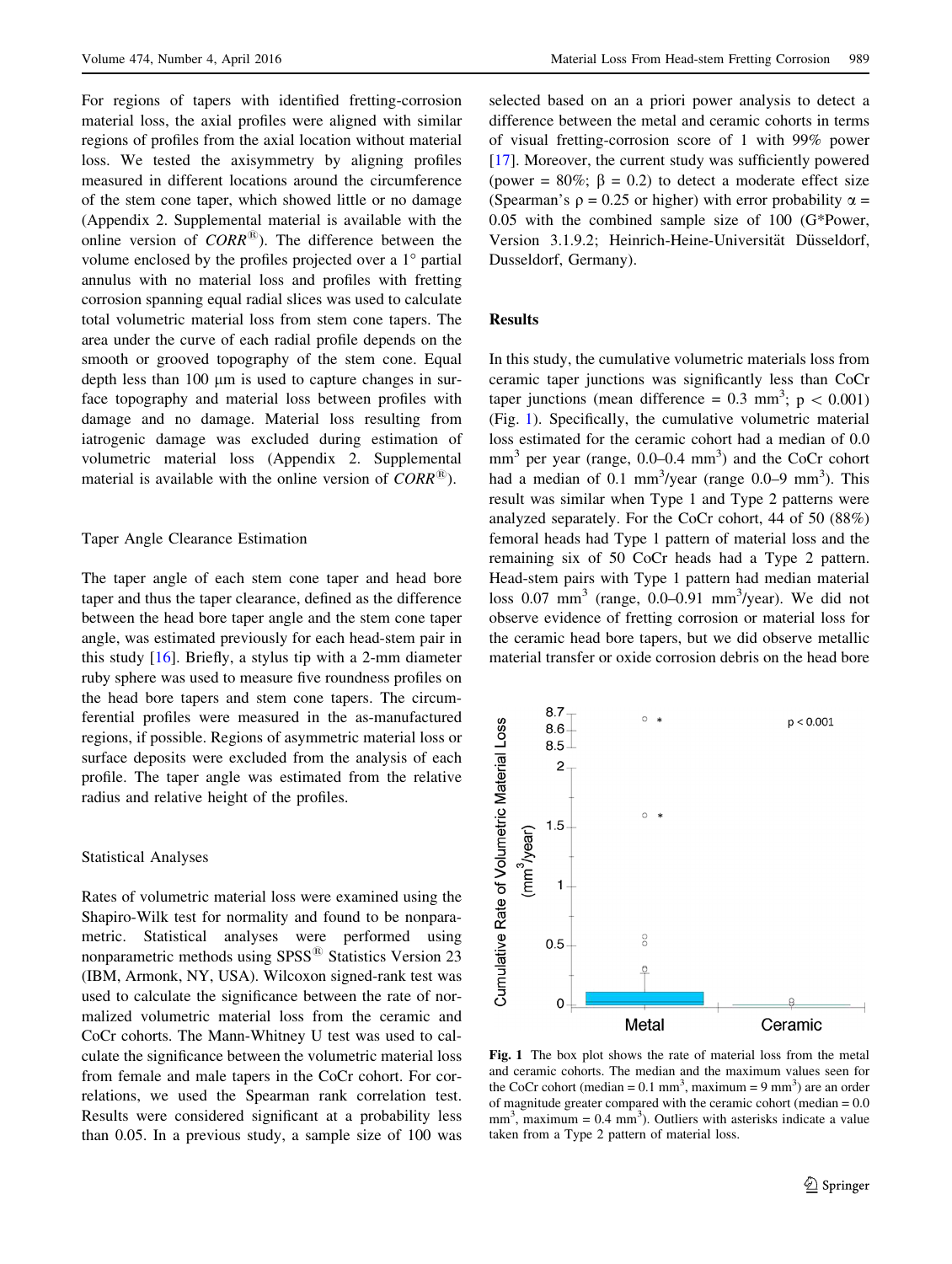taper surface (Fig. 2). There was no detectable material gain in measured profiles of ceramic head bore tapers, even in those that had visual evidence of metal transfer.



Fig. 2 A region of metal transfer was observed on the proximal end of 42 of 50 of the ceramic tapers. For ceramic heads, the head bore taper and matching stem cone taper geometry are designed to have highest contact pressure at the proximal end.



Fig. 3 The box plot for rate of material loss at CoCr head bore and stem cone tapers shows a difference between head and stem surfaces. Outliers with asterisks indicate a value taken from a Type 2 pattern of material loss.

For the CoCr cohort, the majority of the cumulative material loss at the taper junction occurred on the head bore taper (Fig. 3) ( $p < 0.0001$ ). Specifically, the femoral head bore tapers had a median material loss of 0.02 mm<sup>3</sup> (range, 0.0–8.7 mm<sup>3</sup>/year), and the stem cone tapers had a median material loss of 0.0 mm<sup>3</sup> (range  $0.0-0.32$  mm<sup>3</sup>/ year). The majority of material loss in CoCr cohorts is from the femoral heads (more than 90%) as opposed to the stem tapers ( $p \, < 0.001$ ) (Table 2). Moreover, the estimated volumetric material loss rate was greater in CoCr head bore tapers compared with the stem cone tapers (mean difference, 0.26 mm<sup>3</sup>). Inspection of the linear traces of the stem cone tapers revealed depths of material loss (range, 0–20  $\mu$ m) similar to the head bore tapers (range, 0–35  $\mu$ m, p = 0.19 [Mann-Whitney U test]). However, the fretting-corrosion damage was restricted to small, isolated areas on the stem cone tapers, resulting in less material loss. The outlier stem value in Table  $2$  with  $2.5$  mm<sup>3</sup> of material loss had extensive intergranular corrosion and grain pullout. The depth of material loss for that stem from the Talyrond<sup>®</sup> profiles was greater compared with other stems  $( > 100$ um). The implantation time for this component was 9 years and the rate of volumetric material loss was approximately  $0.27$  mm<sup>3</sup> per year.

There was a positive correlation between visual scoring and volumetric material loss (Spearman's  $\rho = 0.668$ ,  $p <$ 0.01) (Fig. [4](#page-6-0)). CoCr head bore tapers that had a score of 4 had the highest range of volumetric material loss (0–4.34  $mm<sup>3</sup>$ ,  $n = 21$ ) followed by head bore tapers with a score of  $3$  (0–0.37 mm<sup>3</sup>, n = 12). CoCr head bore tapers scored 1 and 2 had the lower volumetric loss with ranges of 0 to 0.04 mm<sup>3</sup> (n = 4) and 0 to 0.06 mm<sup>3</sup> (n = 13), respectively.

With the numbers available, we did not observe any correlations between cumulative volumetric material loss and the available device factors including taper angle clearance ( $\rho = 0.06$ ,  $p = 0.70$ ), head size ( $\rho = 0.05$ ,  $p =$ 0.72), head offset ( $\rho = 0.15$ ,  $p = 0.29$ ), lateral offset ( $\rho =$ 0.15,  $p = 0.29$ ), stem taper material (Ti6Al4V, TMZF<sup>®</sup>, and CoCrMo alloys) ( $p = 0.71$ ), and stem surface finish ( $p = 0.71$ )  $= 0.2$ ). With the numbers available, we did not observe any correlations between the rate of cumulative material loss and patient factors including implantation time ( $\rho = 0.19$ , p  $= 0.18$ ), patient age at implantation ( $\rho = -0.06$ ,  $p = 0.35$ ),

Table 2. Estimated total volumetric material loss and rate of volumetric material loss for both cohorts\*

| CoCr cohort<br>Heads $(n = 50)$ |                                                                                                                                                                                                                             | CoCr cohort<br>Stems $(n = 50)$ |            | Ceramic cohort<br>Heads $(n = 50)$ |            | Ceramic cohort<br>Stems $(n = 50)$ |            |
|---------------------------------|-----------------------------------------------------------------------------------------------------------------------------------------------------------------------------------------------------------------------------|---------------------------------|------------|------------------------------------|------------|------------------------------------|------------|
|                                 | Volume (mm <sup>3</sup> ) Rate (mm <sup>3</sup> /year) Volume (mm <sup>3</sup> ) Rate (mm <sup>3</sup> /year) Volume (mm <sup>3</sup> ) Rate (mm <sup>3</sup> /year) Volume (mm <sup>3</sup> ) Rate (mm <sup>3</sup> /year) |                                 |            |                                    |            |                                    |            |
| 0.04                            | 0.02                                                                                                                                                                                                                        | 0.00                            | 0.00       | 0.00                               | 0.00       | 0.00                               | 0.00       |
| $0 - 4.34$                      | $0 - 8.67$                                                                                                                                                                                                                  | $0 - 2.5$                       | $0 - 0.32$ | $0 - 0.03$                         | $0 - 0.04$ | $0 - 0.74$                         | $0 - 0.37$ |

\* Data presented as median and range.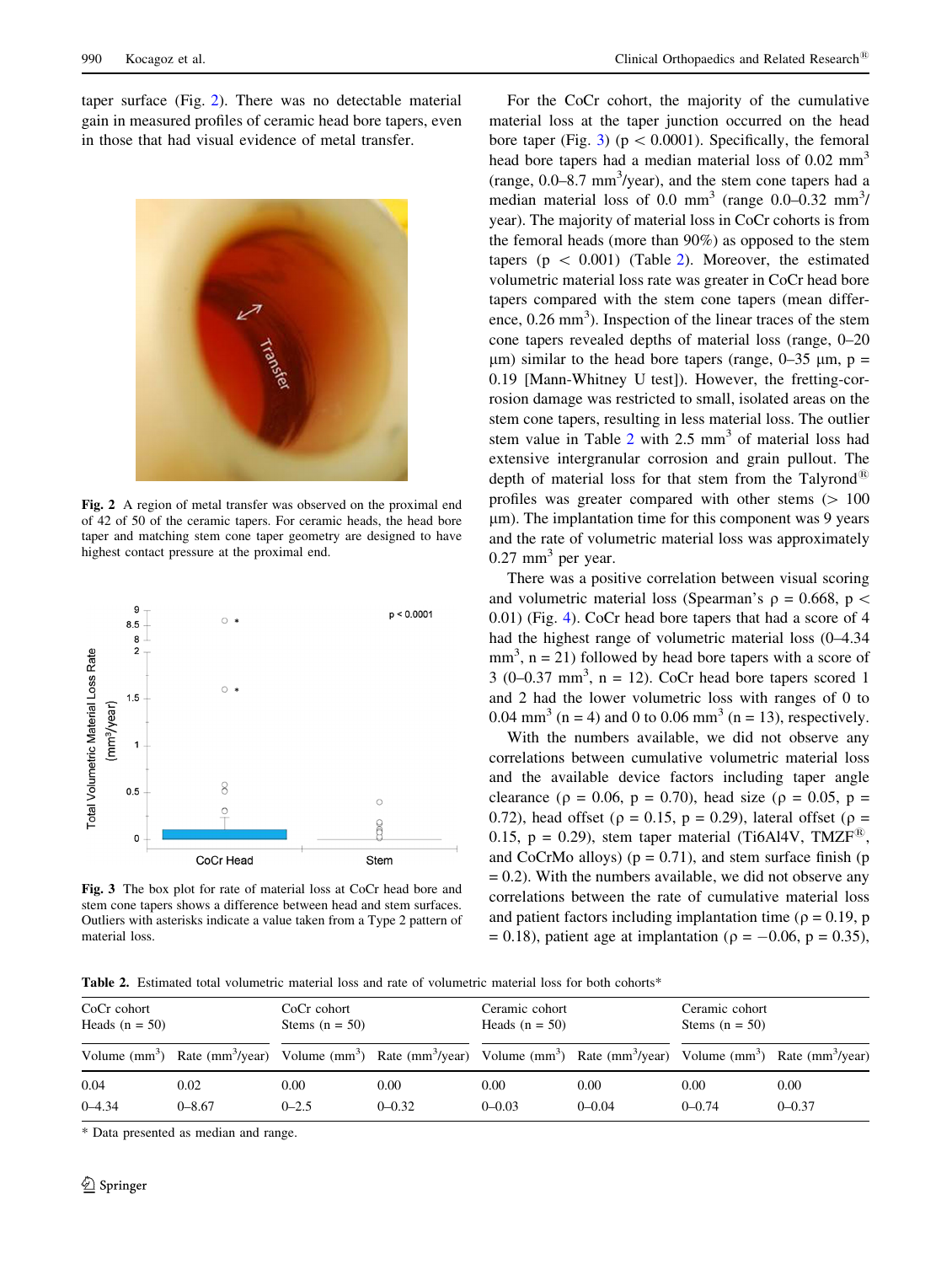<span id="page-6-0"></span>

Fig. 4 The correlation between visual fretting-corrosion score and estimated volumetric material loss in the CoCr cohort is shown.

activity levels ( $\rho = 0.15$ ,  $p = 0.16$ ), and BMI ( $\rho = 0.23$ ,  $p =$ 0.07) (Table 3).

## Discussion

Fretting corrosion has been observed in retrieved femoral head-stem junctions since the introduction of modularity in hip arthroplasty; however, with the introduction of largehead MoM implants and implants with dual modularity there has been more interest in this phenomenon [\[4](#page-9-0), [18,](#page-9-0) [19,](#page-9-0) [21](#page-9-0), [24\]](#page-9-0). MoP bearings remain the historical gold standard in THA. Additionally, increased fracture resistance of latest generation ceramic bearings (CoP and CoC) has led to widespread adoption in the United States [\[20](#page-9-0)] and more than 50% in the United Kingdom and Australia [\[3](#page-9-0), [22](#page-9-0)]. Fretting corrosion is still seen in retrieved head-stem tapers of modern MoP and ceramic bearings. There is no standardized method to measure volumetric material loss in tapers and no quantitative loss information available for designs other than large-head MoM. In this study, we estimated the volume of material loss from 100 paired explanted male stem cones and female head bore tapers subdivided into matched cohorts of 50 ceramic heads and 50 CoCr heads. This is the first study, to our knowledge, to quantify volumetric material loss from tapers other than large-head MoM designs. Total volumetric material loss in our CoCr cohort was an order of magnitude higher than the loss in the ceramic cohort. Femoral head material was the only factor that correlated with volumetric material loss, among the device and patient factors we investigated. These findings support the hypothesis that the use of ceramic heads mitigates metallic material loss from taper Table 3. Correlation between device and patient factors and cumulative rate of volumetric material loss in the CoCr cohort

| Variable                                  | Spearman's<br>correlation $(\rho)$ | p value<br>(significant if<br>$< 0.05$ ) |
|-------------------------------------------|------------------------------------|------------------------------------------|
| Device factors                            |                                    |                                          |
| Taper angle clearance*<br>[16]            | 0.06                               | 0.70                                     |
| Absolute taper angle<br>clearance* $[16]$ | 0.20                               | 0.16                                     |
| Head size                                 | 0.05                               | 0.72                                     |
| Head offset                               | 0.15                               | 0.29                                     |
| Lateral offset                            | 0.26                               | 0.07                                     |
| Stem taper material                       |                                    | 0.71 (Kruskal-<br>Wallis)                |
| Stem taper surface finish                 |                                    | $0.20$ (Mann-<br>Whitney U)              |
| Patient factors                           |                                    |                                          |
| Implantation time                         | 0.19                               | 0.18                                     |
| Patient age at implantation               | $-0.06$                            | 0.35                                     |
| <b>BMI</b>                                | 0.23                               | 0.07                                     |
| <b>UCLA</b> Activity Score                | 0.15                               | 0.16                                     |
| Sex                                       |                                    | $0.06$ (Mann-<br>Whitney U)              |

\* The absolute value of previously estimated taper angle clearance for head-stem junctions, looking at the effect of the net gap on material loss [[16](#page-9-0)].

junctions. Visual fretting-corrosion scores were correlated with volumetric material loss

This study has several limitations. We used a method in this study that originally was developed to estimate material loss from Type 1 tapers and this method has greater uncertainty for the Type 2 tapers (Appendix 1. Supplemental material is available with the online version of  $CORR^{(8)}$ ). In the CoCr cohort, six of 50 (12%) head cone tapers are Type 2, with regions of an as-manufactured surface at only one end of the taper. For Type 2 tapers, the as-manufactured surface is estimated by extrapolating over the length of the taper from the as-manufactured region at one end of the taper, compared with the Type 1 taper in which the as-manufactured surface is estimated from interpolating between the two as-manufactured regions at each end of the taper. The extrapolation process, where the as-manufactured surface is estimated from the as-manufactured region at one end of the taper may lead to substantive uncertainties, particularly in cases where there is an unworn region of a few millimeters in length used to extrapolate over a taper that may be between 10 and 20 mm in length. Extrapolation from one end may lead to substantive uncertainty compared with having as-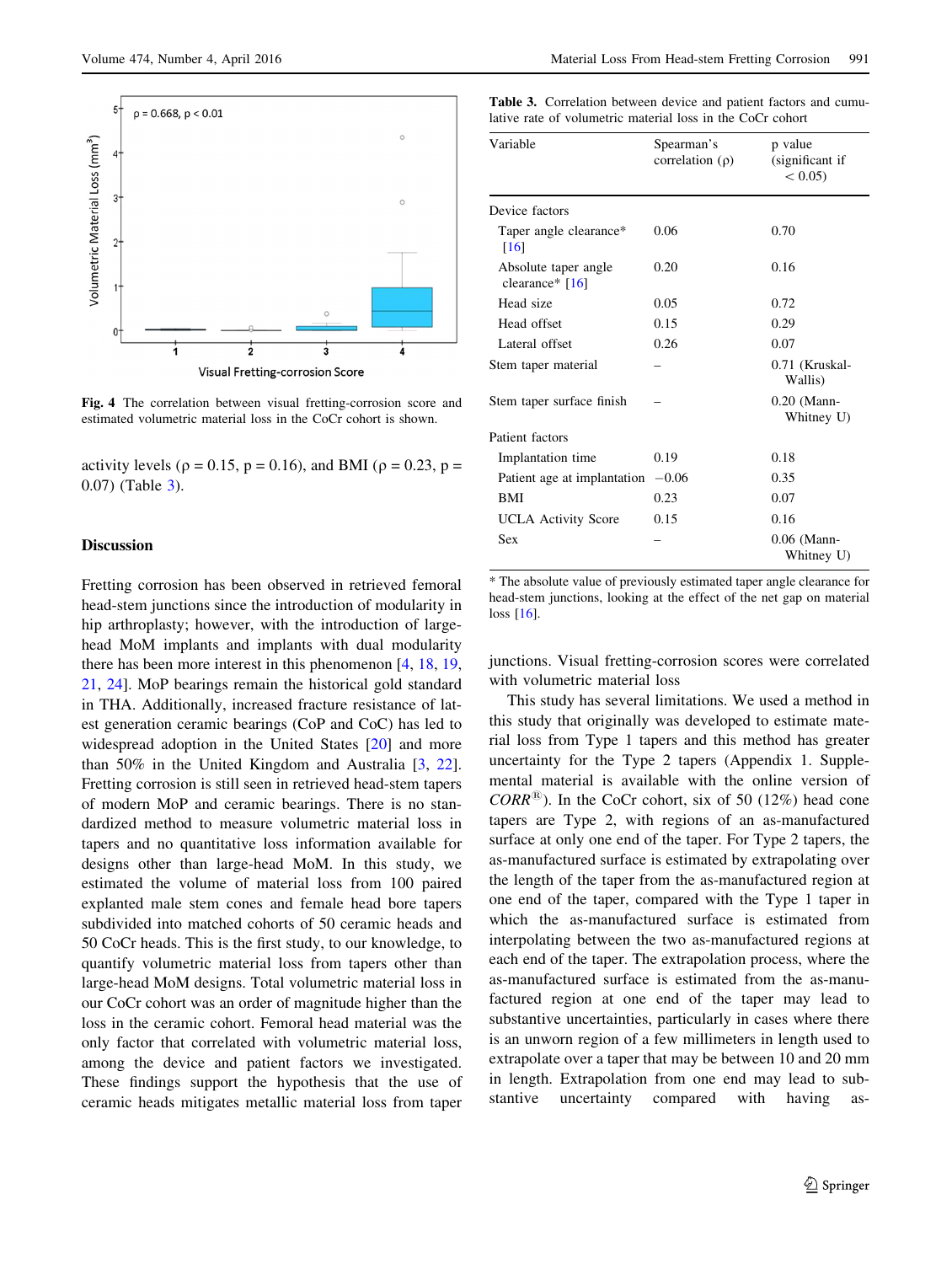| Measured<br>surface | Bearing type                         | Study                 | Number of<br>components | Mean volume $(\pm SD)^*$<br>$(range)$ mm <sup>3</sup> | Mean rate $(\pm SD)^*$<br>$(range)$ mm <sup>3</sup> /year |
|---------------------|--------------------------------------|-----------------------|-------------------------|-------------------------------------------------------|-----------------------------------------------------------|
| Female taper        | CoCr heads<br>$(diameter < 40$ mm)   | Current Study         | 50                      | $0.39 \ (\pm 0.83) \ (0-4.34)$                        | $0.29 \ (\pm 1.24) \ (0 - 8.67)$                          |
|                     | Large-head MOM                       | Hothi et al. $[15]$   | 150                     | $1.52(0.13-25.89)$                                    | N/A                                                       |
|                     | (diameter > 40 mm)                   | Langton et al. $[18]$ | 111                     | N/A                                                   | Design I: $0.13$ (0.01–3.15)                              |
|                     |                                      |                       |                         |                                                       | Design II: 0.44 (0.02–8.34)                               |
|                     |                                      | Bishop et al. $[4]$   | 5                       | $8.4(2.6-20.2)$                                       | $2.02(0.6-4.9)$                                           |
| Male taper          | CoCr heads<br>$(diameter < 40$ mm)   | Current Study         | 50                      | $0.10 \ (\pm 0.37) \ (0-2.5)$                         | $0.04 \ (\pm 0.08) \ (0-0.32)$                            |
|                     | Ceramic                              | Current Study         | 50                      | $0.04$ ( $\pm 0.14$ ) (0-0.74)                        | $0.02 \ (\pm 0.08) \ (0-0.37)$                            |
|                     | Large-head MOM                       | Matthies et al. [19]  | 36                      | $0.29(0-0.83)$                                        | $0.08(0-0.36)$                                            |
|                     | (diameter > 40 mm)                   | Bishop et al. $[4]$   | 2                       | $0.03(0.02 - 0.035)$                                  | $0.01(0.005 - 0.006)$                                     |
| Liner backside      | Large-head MOM<br>(diameter > 40 mm) | Agne et al. $[1]$     | 21                      | $0.4(0-1.7)$                                          | $0.2(0-1.2)$                                              |

Table 4. Reported values of quantified material loss from head-stem tapers in previous studies

\* Added when available; SD available only for the current study; CoCr = cobalt chromium; MoM = metal on metal; N/A = not available.

manufactured surfaces on either end. An uncertainty analysis for Type 2 tapers was beyond the scope of this study; however, measurements from the previously mentioned cohort of never-implanted femoral heads and taper adapter sleeves were reanalyzed as Type 2 tapers, excluding the available as-manufactured surfaces on the distal end. Estimation of material loss as Type 2 tapers, for the same samples, had a lower correlation with gravimetric measurements (Appendix 1. Supplemental material is available with the online version of  $CORR^{\times}$ ).

Another limitation of this study, like all retrieval studies, is that it is a sample of clinical failures, and it does not necessarily reflect the performance for the population of well-functioning implants. The described validation method developed for head cone tapers in this study used new components. We selected ceramic implants for this study with the longest implantation time available in our retrieval collection at the time of selection; however, the study is limited to revised implants and the matching criteria [[17\]](#page-9-0). Another limitation is a phenomenon seen in all surface profilometry studies using a diamond stylus. The contact measurement method induced submicron, visible scratches during measurement (Appendix 1. Supplemental material is available with the online version of  $CORR^{\times}$ ). The surface is deformed by the same amount everywhere and was shown to be in the range of 20 to 40 nm, resulting in a true displaced resultant profile. The stylus tip displaced some debris attached to the surface during measurement. Debris is a mixture of oxide and biological products that has reattached to the surface after the reactions. Debris displacement from the surface did not affect the measurements of net material loss from the taper surfaces [\[23](#page-9-0)].

This matched cohort study found that the rate of material loss from head-stem tapers in MoP bearings is an order of magnitude higher compared with head-stem tapers in CoP and CoC bearings. To our knowledge, there are no previous studies examining the volumetric material loss from tapers including ceramic heads or MoP bearings, making comparisons with our study difficult. The material loss from the head bore tapers in our study is one order of magnitude lower compared with those reported in largehead MoM tapers. The magnitude of material loss is the same with the magnitude of material loss reported from liner backside (Table 4) [\[1](#page-8-0), [4,](#page-9-0) [15](#page-9-0), [18,](#page-9-0) [19\]](#page-9-0)). Our study also showed that the majority of the material lost is from the head bore tapers and using ceramic femoral heads eliminates material loss from this surface (Table 4).

To our knowledge, we investigated the largest number of stem cone tapers complete with mating femoral heads. We found that in the CoCr cohort, the stem cone tapers had one magnitude lower mean rate of material loss compared with head bore tapers. Previous studies also reported higher volumetric material loss from head bore tapers compared with stem cone tapers [[4,](#page-9-0) [19\]](#page-9-0). Some researchers also have observed differences in patterns of material loss between components where stem cone tapers had damage in isolated regions unlike head bore tapers with bands of material loss around the taper [\[4](#page-9-0), [18,](#page-9-0) [19](#page-9-0)]. These same researchers offered possible electrochemical and biomechanical explanations regarding why the pattern of material loss is prominently axisymmetric in head bore tapers and, if seen at all, is in localized areas on stem cone tapers; but the exact mechanism of the differences in the patterns of material loss between head bores and stem cones is unknown. In our study, the variability in the patterns of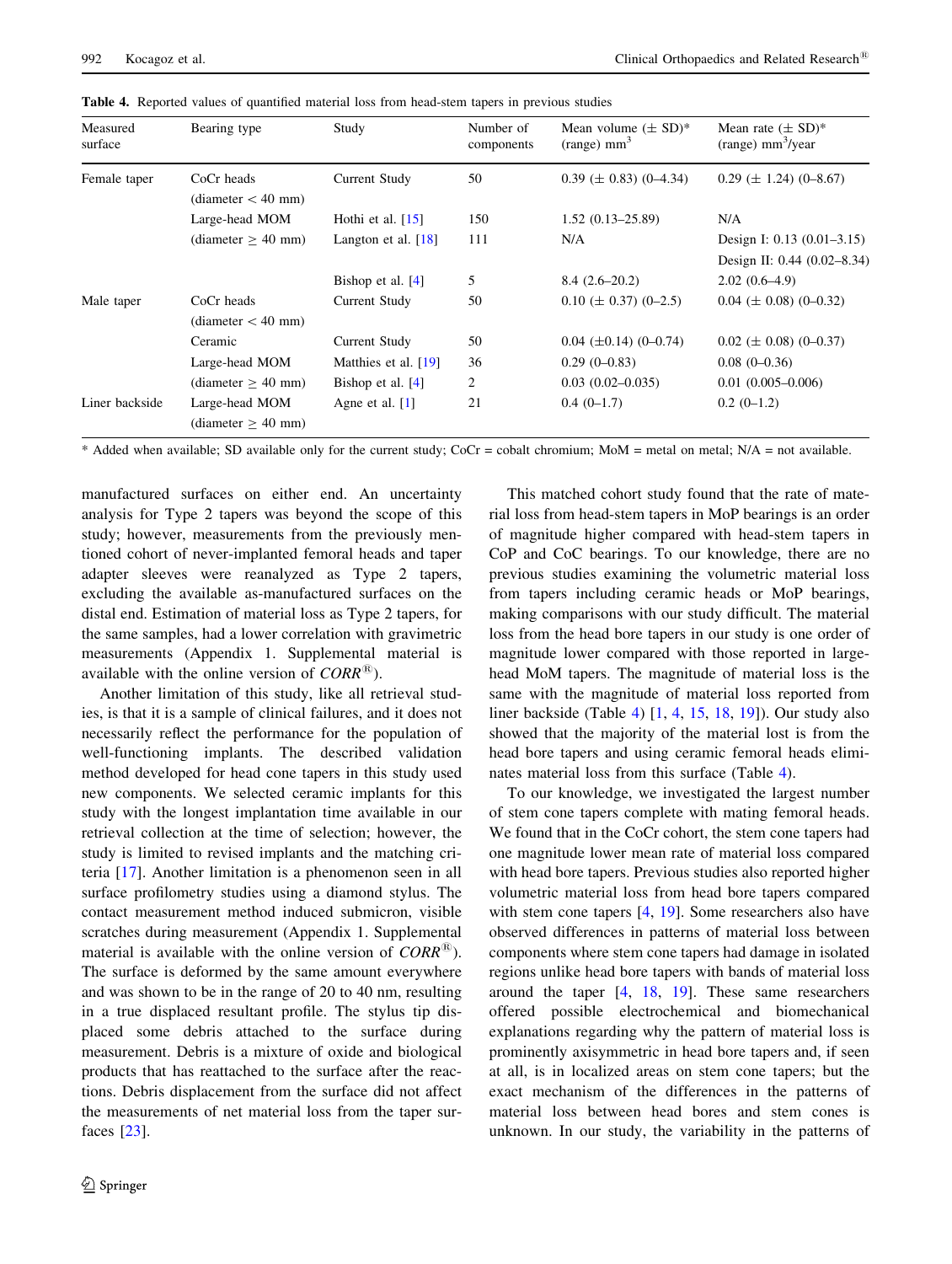We found a positive correlation between the visual fretting-corrosion scores and the volumetric material loss for MoP bearings. A correlation between visual frettingcorrosion scores and volumetric material loss has been reported for large-head MoM bearings [[15\]](#page-9-0); however, visual fretting-corrosion scoring is semiquantitative and does not provide a quantitative measure of the amount of material lost from the surface. Our visual fretting-corrosion scores were unable to differentiate in the high range of material loss in CoCr heads with moderate and severe visual fretting-corrosion scores (scores of 3 and 4) (Fig. [4](#page-6-0)). This finding is similar results seen in large-head MoM bearings [[15\]](#page-9-0). In cases of severe fretting-corrosion damage, the severity of the discoloration seems to be unrelated to the actual material loss. Thus, although useful, visual fretting-corrosion scoring methods have limitations, and fully quantifying the amount of material loss at these interfaces may be more useful when analyzing fretting corrosion in the context of patient and device factors.

In our study, the only factor that we found that was associated with decreasing cumulative material loss from taper junctions was femoral head material. We found no correlation between cumulative rate of material loss from the taper junctions in the CoCr cohort and the stem material Ti6Al4V alloy, CoCr alloy, or TMZF $\textsuperscript{1B}$  alloy. There was no correlation between taper angle clearance and the volumetric material loss for the investigated cohorts. Taper angle clearance is positive or negative with proximal or distal engagement respectively [[16\]](#page-9-0). To account for the effect of net clearance, we looked at the effect of absolute clearance on material loss, and found no correlation. To our knowledge, only one other study has investigated the effect of device factors and rate of volumetric material loss from large-head MoM bearings. Langton et al. [\[18](#page-9-0)] investigated two types of commercially available designs of large-head MoM bearings and found statistically significant ( $p < 0.05$ ) correlations between rate of volumetric material loss and taper angle, head offset, distance (taper engagement level to center of rotation), and horizontal lever arm distance (lateral offset). Other studies which have quantified the volumetric material loss did not investigate the relationship between material loss and device design factors [\[15](#page-9-0), [19](#page-9-0)]. One study which looked at the effect of device factors did not quantify the rate of material loss [\[11](#page-9-0)]. Moreover, with the numbers available, we did not observe any correlations between material loss and patient or device factors.

The use of ceramic heads with CoCrMo alloy stems appears to reduce the release of Co and Cr products from the taper junctions in this small matched-pair series. The use of a ceramic head with a titanium alloy stem should completely eliminate Co and Cr release. The results from

<span id="page-8-0"></span>Volume 474, Number 4, April 2016 Material Loss From Head-stem Fretting Corrosion 993

our study show that ceramic head combinations decreased overall metal release caused by taper fretting and corrosion compared with MoP bearings. The majority of cumulative metal released from the taper junctions was from the CoCr femoral head bore taper. To our knowledge, this is the first study that quantifies material loss from taper junctions with MoP, CoC, and CoP bearings. Quantitative data provide comparable material loss information for future studies looking at different device and material factors. It also might be useful for correlations between systemic cytotoxicity with volumetric material loss. Provided a titanium alloy stem is used, the corrosion products are considered to be less cytotoxic than Co and Cr  $[8, 13]$  $[8, 13]$  $[8, 13]$  $[8, 13]$ ; however, more information is needed to determine the long-term clinical effects. The reduction of corrosion products makes ceramics a potentially attractive bearing for adverse local tissue reaction revisions [\[6](#page-9-0), [7\]](#page-9-0). The most recent annual report from the Australian Orthopaedic Association National Joint Replacement Registry showed that the risk of ceramic fracture using new-generation ceramic composite heads is extremely low, 0.17 per 10,000 (0.0017%) [\[3](#page-9-0)]. Overall, the decision regarding which bearing combination to use in clinical practice for primary and revision THAs is complex and based on a host of factors including risk of fracture, bearing noise, cost, polyethylene wear, and metal alloy corrosion concerns. Our study contributes to the decision process by providing evidence that ceramic heads do not appear to have the same level of stem or bore fretting-corrosion concerns as with metallic heads.

Acknowledgments We thank Michael Beeman BA, and Josa Hanzlik PhD (JAH) (Drexel University, Philadelphia, PA, USA) and Rebecca Moore MS (Case Western Reserve University, Cleveland, OH, USA) for their contributions.Open Access This article is distributed under the terms of the Creative Commons Attribution 4.0 International License [\(http://creativecommons.org/licenses/by/4.0/](http://creativecommons.org/licenses/by/4.0/)), which permits unrestricted use, distribution, and reproduction in any medium, provided you give appropriate credit to the original author(s) and the source, provide a link to the Creative Commons license, and indicate if changes were made.

# References

- 1. Agne MT, Underwood RJ, Kocagoz SB, MacDonald DW, Day JS, Parvizi J, Kraay MJ, Mont MA, Klein GR, Cates HE, Kurtz SM. Is there material loss at the backside taper in modular CoCr acetabular liners? Clin Orthop Relat Res. 2015;473:275–285.
- 2. Arnholt C, Underwood R, MacDonald D, Higgs G, Chen A, Klein G, Hamlin B, Lee G, Mont M, Cates H, Malkani A, Kraay M, Rimnac C, Kurtz S. Micro-grooved Surface Topography Does Not Influence Fretting Corrosion of Tapers in THA: Classification and Retrieval Analysis. In Greenwald AS, Kurtz SM, Lemons JE, Mihalko WM, eds. Modularity and Tapers in Total Joint Replacement Devices, STP 1591. Conshohocken, PA: American Society of Testing Materials (ASTM); 2015:99–112.